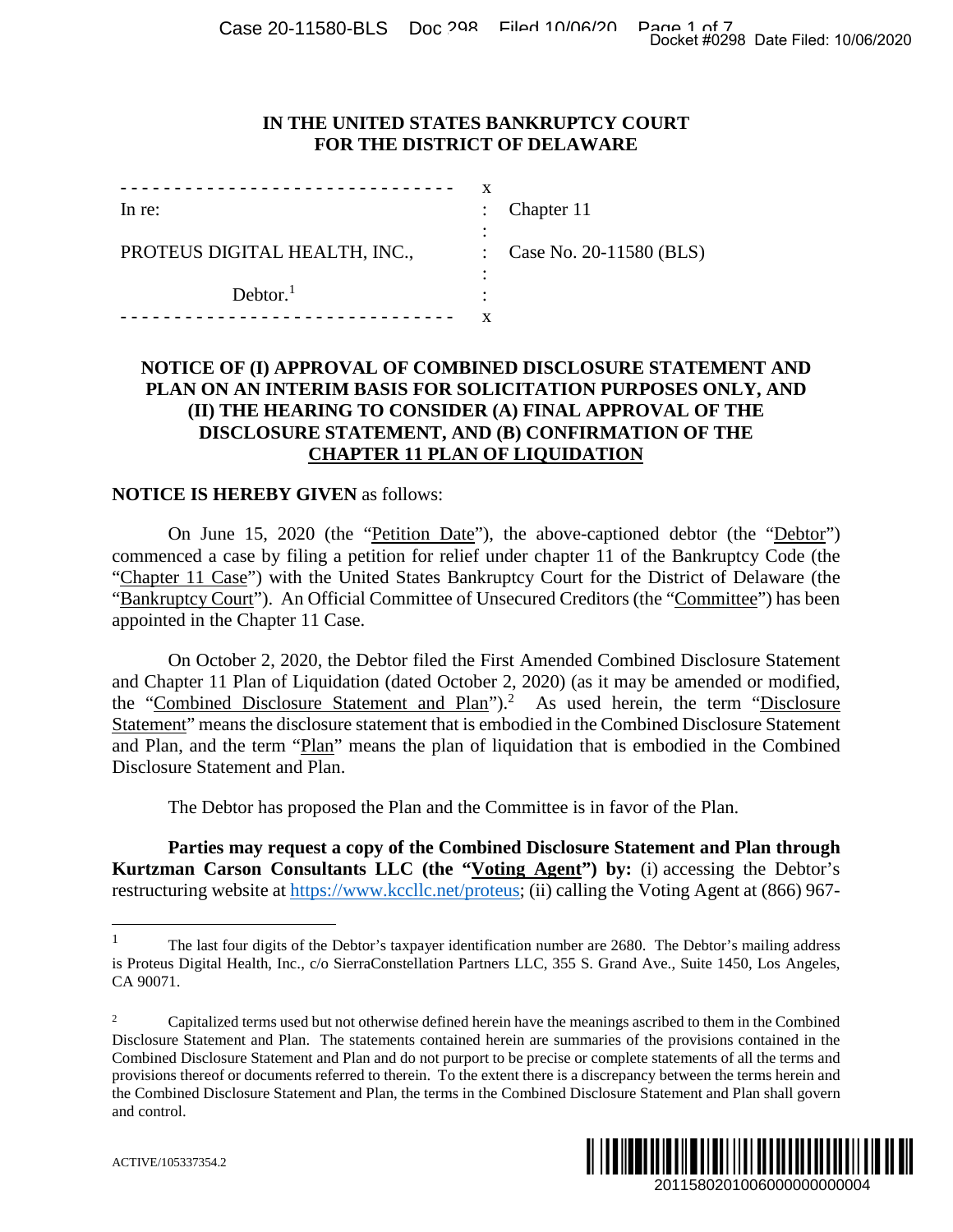1788 or, if calling from outside the United States or Canada, at (310) 751-2688; or (iii) emailing proteusinfo@kccllc.com.

### **Summary of Plan Treatment**

The following chart summarizes the treatment provided under the Plan to each class of Claims against, and Interests in, the Debtor, and indicates the voting status of each class. This chart is only a summary of the classification of Claims and Interests under the Plan. You should review the entire Combined Disclosure Statement and Plan for a complete description.

| <b>Class</b> | <b>Claim or Interest</b>        | <b>Voting Rights</b>    | <b>Status</b> |
|--------------|---------------------------------|-------------------------|---------------|
|              | <b>Priority Non-Tax Claims</b>  | Not Entitled to Vote    | Unimpaired    |
| 2            | <b>Other Secured Claims</b>     | Not Entitled to Vote    | Unimpaired    |
| 3            | <b>General Unsecured Claims</b> | <b>Entitled</b> to Vote | Impaired      |
| 4            | Interests                       | Not Entitled to Vote    | Impaired      |

# **Non-Voting Status of Holders of Certain Claims and Interests**

As set forth above, certain Holders of Claims and all Holders of Interests are **not** entitled to vote on the Plan. As a result, such parties will not receive any ballots and other related solicitation materials in order to vote on the Plan. Claims in Classes 1 and 2 are Unimpaired under the Plan and, therefore, are deemed to have accepted the Plan pursuant to section 1126(f) of the Bankruptcy Code. Holders of Interests in Class 4 will neither receive nor retain any property under the Plan and, accordingly, are deemed to reject the Plan pursuant to section 1126(g) of the Bankruptcy Code.

As explained above, the Voting Agent will provide to you, free of charge, a copy of the Combined Disclosure Statement and Plan, upon request.

# **Exculpation, Releases and Injunctions<sup>3</sup>**

# **PLEASE BE ADVISED THAT ARTICLE XIV OF THE COMBINED DISCLOSURE STATEMENT AND PLAN CONTAINS CERTAIN EXCULPATION, RELEASE AND INJUNCTION PROVISIONS, WHICH ARE RESTATED BELOW:**

**Section 14.1(a): Exculpation and Limitation of Liability. Notwithstanding any other provision of the Plan, the Exculpated Parties shall not have or incur any liability to, or be subject to any right of action by, any Holder of a Claim or an Interest, or any other party in interest, or any of their respective agents, employees, representatives, financial advisors,** 

The Plan provisions referenced herein are for summary purposes only and do not include all provisions of the Plan that may affect your rights. Defined terms used in this summary have the meanings ascribed in the Plan. If there is an inconsistency between the provisions set forth herein and the Plan, the Plan governs.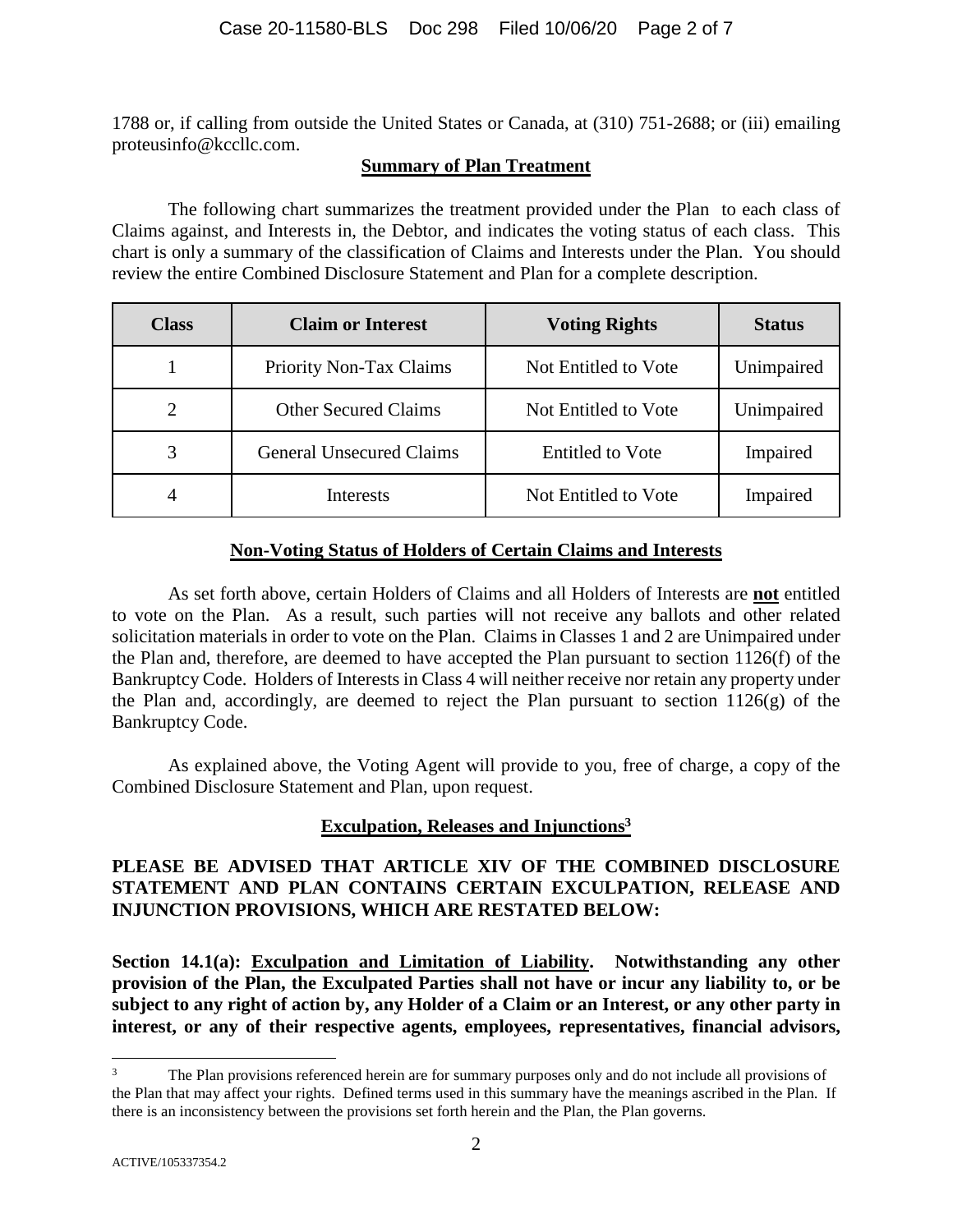**attorneys, or agents acting in such capacity, or Affiliates, or any of their successors or assigns, for any act or omission occurring on or after the Petition Date and before the Effective Date relating to, in any way, or arising from (i) the Chapter 11 Case, (ii) formulating, negotiating or implementing the combined Disclosure Statement and Plan or any contract, instrument, release or other agreement or document created or entered into in connection with the combined Disclosure Statement and Plan; (iii) the Sale; (iv) any other postpetition act taken or omitted to be taken in connection with or in contemplation of the restructuring, sale or liquidation of the Debtor; (v) the solicitation of acceptances of the Plan, the pursuit of confirmation of the Plan, the Confirmation of the Plan, the Consummation of the Plan or (vi) the administration of the Plan or the property to be distributed under the Plan, except for their gross negligence or willful misconduct as determined by a Final Order, and in all respects shall be entitled to reasonably rely upon the advice of counsel and other retained**  professionals with respect to their duties and responsibilities under the Plan. **exculpation shall be in addition to, and not in limitation of, all other releases, indemnities, exculpations and any other applicable law or rules protecting the Exculpated Parties from liability. The Confirmation Order shall serve as a permanent injunction against any Entity seeking to enforce any claim or cause of action against the Exculpated Parties that has been exculpated pursuant to Section 14.1(a) of the Plan.** 

**Section 14.1(b): Releases by the Debtor. Except as otherwise expressly provided in the Plan or the Confirmation Order, on the Effective Date, for good and valuable consideration, the Debtor, on its own behalf and as a representative of the Estate, to the fullest extent permitted under applicable law, shall, and shall be deemed to, completely and forever release, waive, void, extinguish and discharge unconditionally, each and all of the Released Parties of and from any and all Claims, Causes of Action, interests, obligations, suits, judgments, damages, debts, rights, remedies, set offs, and liabilities of any nature whatsoever, whether liquidated or unliquidated, fixed or Contingent, matured or unmatured, known or unknown, foreseen or unforeseen, then existing or thereafter arising, in law, equity, tort, contract, or otherwise, that are or may be based in whole or part on any act, omission, transaction, event, occurrence, or other circumstance, whether direct or derivative, taking place or existing on or prior to the Effective Date (including prior to the Petition Date) in connection with or related to the Debtor or its operations, it Assets, the Estate, or the Chapter 11 Case, that may be asserted by or on behalf of the Debtor or its Estate, against any of the Released Parties.** 

**Section 14.1(c): Consensual Third-Party Releases by Holders of Claims. As of the Effective Date, for good and valuable consideration, the adequacy of which is hereby confirmed, the Releasing Parties shall be deemed to forever release, waive and discharge the Released Parties of all claims, obligations, suits, judgments, damages, demands, debts, rights, remedies, causes of action and liabilities of any nature whatsoever in connection with or related to the Debtor, the Chapter 11 Case, or the combined Disclosure Statement and Plan, whether liquidated or unliquidated, fixed or contingent, matured or unmatured, known or unknown, foreseen or unforeseen, then existing or hereafter arising, in law, equity, or otherwise that are or may be based in whole or in part upon any act, omission, transaction, event, or other occurrence taking place or existing on or prior to the Effective Date (other than the rights of Holders of Allowed Claims to enforce the obligations under the Confirmation Order and the Plan);** *provided***,** *however***, that nothing in this section shall operate as a release, waiver or discharge of any causes of action or liabilities arising out of**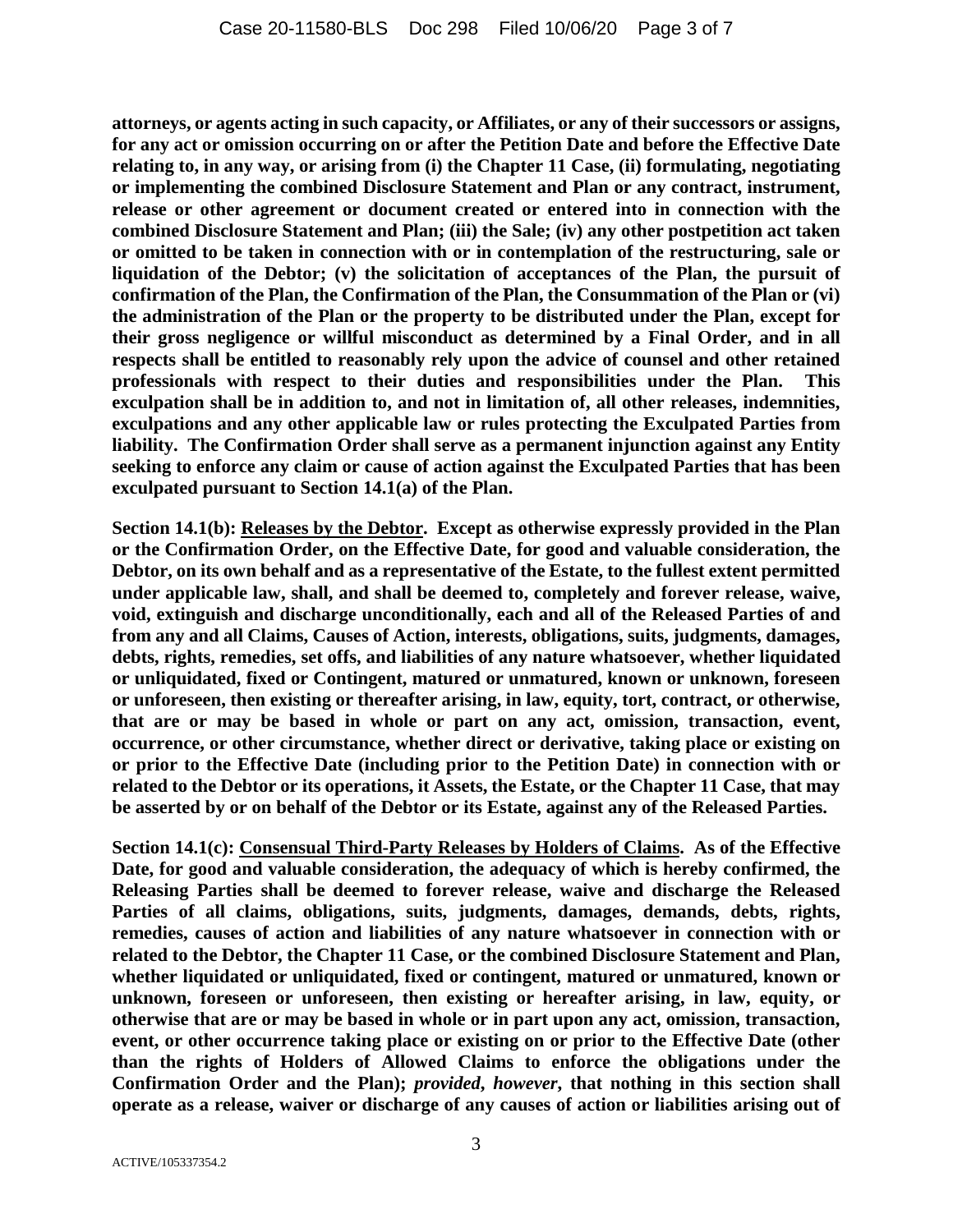**gross negligence, willful misconduct, fraud, or criminal acts of any such Released Party as determined by a Final Order.** 

**Section 14.1(d): Non-Discharge of the Debtor; Injunction. In accordance with Bankruptcy**  Code section 1141(d)(3), the Plan does not discharge the Debtor. Bankruptcy Code section **1141(c) nevertheless provides, among other things, that the property dealt with by the Plan is free and clear of all Claims and Interests against the Debtor. As such, no Entity holding a Claim against the Debtor may receive any payment from, or seek recourse against, any assets that are to be distributed under the Plan other than assets required to be distributed to that Entity under the Plan. Distributions to any such Holder of any such Claim shall be as expressly set forth in the Plan. All parties are precluded from asserting against any property to be distributed under the Plan any Claims, rights, Causes of Action, liabilities, or Interests based upon any act, omission, transaction, or other activity that occurred before the Effective Date except as expressly provided in the Plan or the Confirmation Order.** 

**Except as otherwise expressly provided for in the Plan or in obligations issued pursuant to the Plan, all Entities are permanently enjoined, on and after the Effective Date, on account of any Claim or Interest, from:** 

- **(1) commencing or continuing in any manner any action or other proceeding of any kind against any of the Estate, the Liquidating Trust, their successors and assigns, and any of their assets and properties;**
- **(2) enforcing, attaching, collecting or recovering by any manner or means any judgment, award, decree or order against the Estate, the Liquidating Trust, their successors and assigns, and any of their assets and properties;**
- **(3) creating, perfecting or enforcing any encumbrance of any kind against the Estate, the Liquidating Trust, their successors and assigns, and any of their assets and properties;**
- **(4) asserting any right of setoff or subrogation of any kind against any obligation due from the Estate, the Liquidating Trust or their successors and assigns, or against any of their assets and properties, except to the extent a right to setoff or subrogation is asserted with respect to a timely filed proof of Claim; or**
- **(5) commencing or continuing in any manner any action or other proceeding of any kind in respect of any Claim or Interest or Cause of Action released under Article XIV of the Plan.**

**Any Entity injured by any willful violation of such injunction may seek actual damages and, in appropriate circumstances, may seek punitive damages from the willful violator.** 

**Section 14.2: Waiver of Statutory Limitations on Releases. Each Entity providing the releases set forth in Section 14.1 above expressly acknowledges that although ordinarily a general release may not extend to Claims or causes of action that the Releasing Party does not know or suspect to exist in its favor, which if known by it may have materially affected**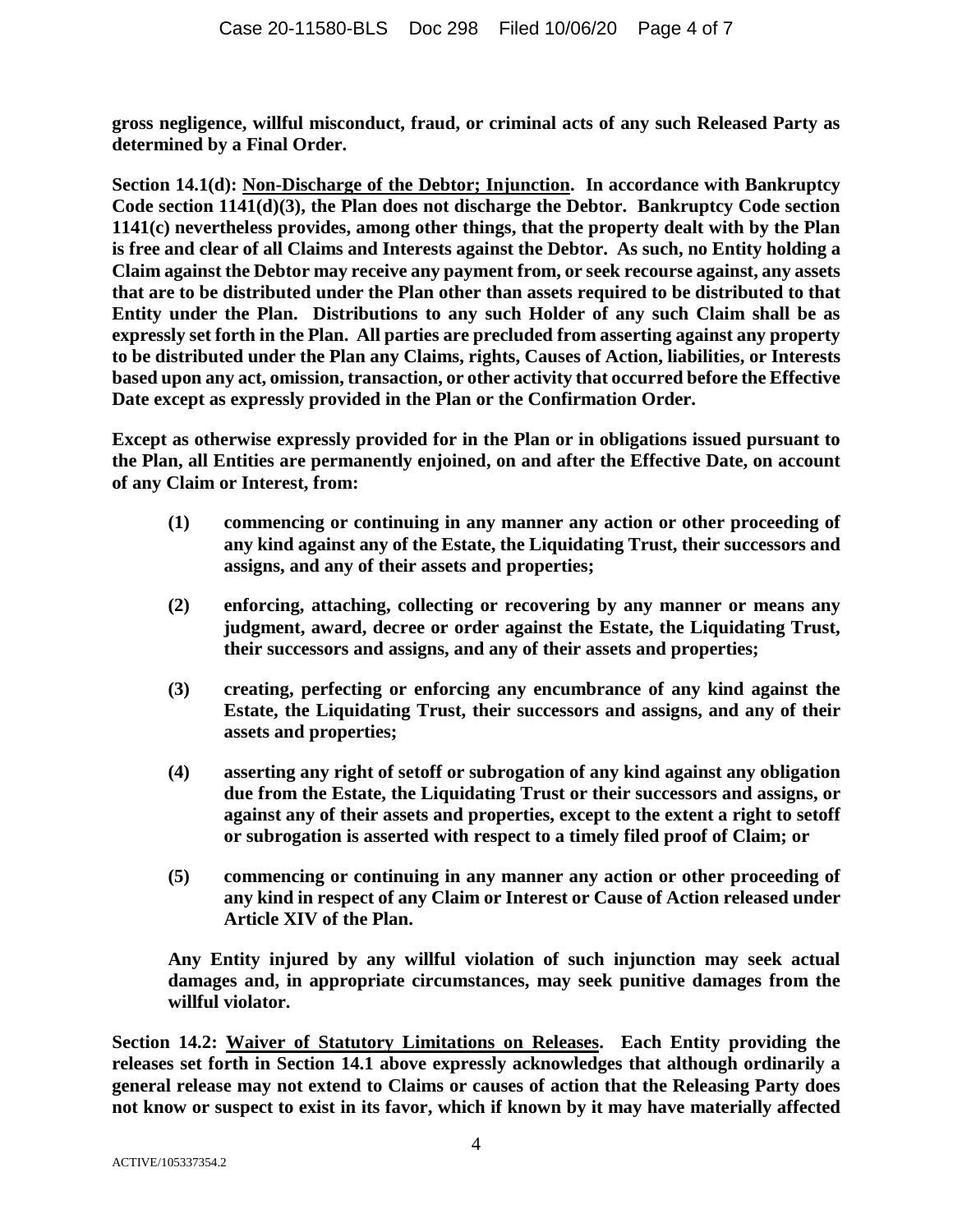**its settlement with the party released, they have carefully considered and taken into account in determining to enter into the above releases the possible existence of such unknown losses or claims. Without limiting the generality of the foregoing, each Releasing Party expressly waives any and all rights conferred upon it by any statute or rule of law which provides that a release does not extend to claims which the claimant does not know or suspect to exist in its favor at the time of providing the release, which if known by it may have materially affected its settlement with the Released Party. The releases contained in this combined Disclosure Statement and Plan are effective regardless of whether those released matters are presently known, unknown, suspected or unsuspected, foreseen or unforeseen.** 

**Section 14.3: Term of Bankruptcy Injunction or Stays. All injunctions or stays provided for in the Chapter 11 Case under Bankruptcy Code sections 105 or 362, or otherwise, and in existence on the Confirmation Date, shall remain in full force and effect until the closing of the Chapter 11 Case.** 

**THE FOLLOWING PARTIES ARE "RELEASING PARTIES" AND WILL BE DEEMED TO HAVE CONSENTED TO AND GRANTED THE THIRD-PARTY RELEASES OF THE "RELEASED PARTIES" AS SET FORTH IN SECTION 14.1(c) OF THE COMBINED DISCLOSURE STATEMENT AND PLAN (WHICH IS THE SECTION RESTATED ABOVE ENTITLED "CONSENSUAL THIRD-PARTY RELEASES BY HOLDERS OF CLAIMS"):** (a) the Debtor and its Estate, (b) the Committee, (c) the Purchaser, (d) all Holders of Claims other than (i) Claims subordinated under Bankruptcy Code section 510(b), and (ii) De Minimis Claims, and (e) with respect to each of the foregoing, their Related Parties, except that equity holders of the Debtor shall not be Releasing Parties; *provided*, *however*, that Releasing Parties shall exclude any of the foregoing parties that makes a Release Opt-Out Election.

In the Plan, **"Exculpated Parties"** include (a) the Debtor, (b) the Committee and its members and their respective representatives, and (c) and the retained professionals, directors and officers, as applicable, of the Debtor and Committee.

In the Plan, the **"Released Parties"** include (a) the Debtor and its Estate, (c) the Committee, (d) the Purchaser and (e) with respect to each of the foregoing, their Related Parties.

The term **"Related Parties"** means any officer, director, agent, attorney, advisor, employee, professional, partner (general or limited), direct or indirect parent, Affiliate, member, representative, manager, equity holder, trustee, executor, predecessor in interest, or successor or assign of any referenced Entity.

In the Plan, **"Release Opt-Out Election"** means the timely election to "opt out" of being a Releasing Party by (a) submitting a Ballot by the Voting Deadline that either (i) votes to reject the Plan or (ii) selects the option set forth on the Ballot to not grant the releases set forth in Section 14.1(c) of the Plan; or (b) Filing a written objection to the releases set forth in Section 14.1(c) of the Plan by the objection deadline established by the Solicitation Procedures Order.

# **Third-Party Releases Granted by Holders of Claims in Class 3**

**If you are a Holder of a Claim in Class 3 you will be deemed to have consented to the third-party releases set forth in Section 14.1(c) of the Plan and restated above, unless you (a) submit a Ballot by the Voting Deadline that either (i) votes to reject the Plan or (ii) selects the option set forth on the Ballot to not grant the releases set forth in Section 14.1(c) of the**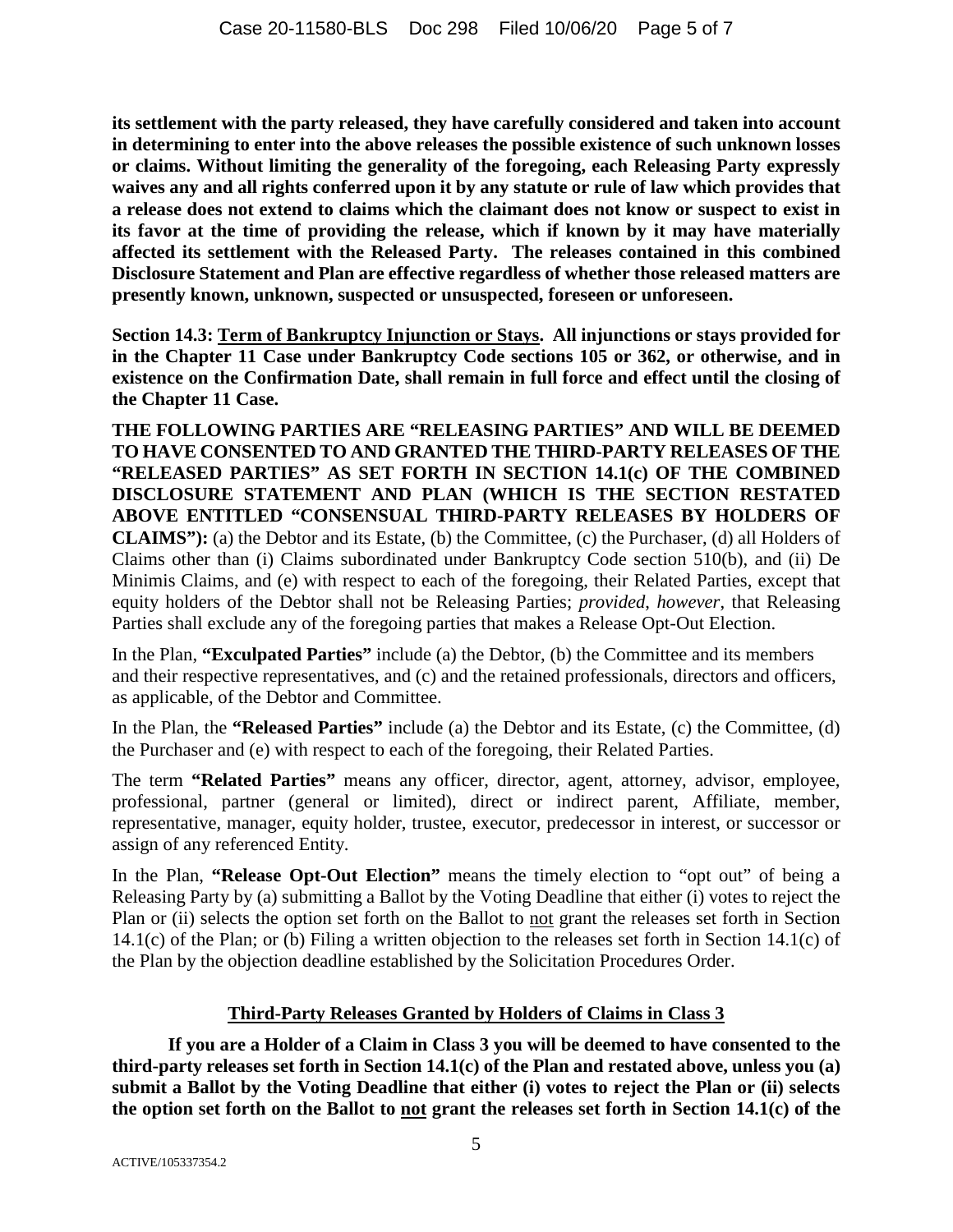**Plan; or (b) file a written objection to the releases set forth in Section 14.1(c) of the Plan by the Confirmation Objection Deadline (i.e. November 9, 2020 at 5:00 p.m., prevailing Eastern time**).

#### **Hearing on Confirmation of the Plan and the Final Approval of the Disclosure Statement**

The hearing (the "Confirmation Hearing") to consider final approval of the Disclosure Statement and confirmation of the Plan, any objections thereto, and any other matter that may properly come before the Bankruptcy Court, will be held before the Honorable Brendan L. Shannon, United States Bankruptcy Judge of the United States Bankruptcy Court for the District of Delaware, 824 North Market Street, 6<sup>th</sup> Floor, Courtroom No. 1, Wilmington, DE 19801, on **November 16, 2020, at 11:00 a.m., prevailing Eastern time**. The Confirmation Hearing may be continued from time to time by the Bankruptcy Court or the Debtor without further notice other than by such adjournment being announced in open court or by a notice of adjournment filed with the Bankruptcy Court and served on parties entitled to notice.

## **Objections to Final Approval of the Disclosure Statement and/or Confirmation of the Plan**

The deadline for filing objections to final approval of the Disclosure Statement and/or confirmation of the Plan (a "Confirmation Objection") is **November 9, 2020 at 5:00 p.m., prevailing Eastern time**, (the "Confirmation Objection Deadline"). Any Confirmation Objection must: (a) be in writing; (b) conform to the Bankruptcy Rules and the Local Rules; (c) state the name, address, phone number, and email address of the objecting party and the amount and nature of the Claim or Interest of such entity, if any; (d) state with particularity the legal and factual bases and nature of any objection to the Combined Disclosure Statement and Plan, and, if practicable, a proposed modification to the Plan that would resolve such objection; and (e) be filed with the Court and served on (x) counsel to the Debtor, (i) Goodwin Procter LLP, 620 Eighth Ave., New York, NY 10018 (Attn: Nathan A. Schultz (nschultz@goodwinlaw.com), Barry Z. Bazian (bbazian@goodwinlaw.com)) and (ii) Potter Anderson & Corroon LLP, 1313 North Market Street, 6th Floor, Wilmington, Delaware 19801 (Attn: L. Katherine Good (kgood@potteranderson.com)); (y) counsel to the Committee, A.M. Saccullo Legal, LLC, 27 Crimson King Dr., Bear, DE 19701 (Attn: Anthony Saccullo (ams@saccullolegal.com)); and (z) Office of the United States Trustee, J. Caleb Boggs Federal Building, 844 King Street, Suite 2207, Lockbox 35, Wilmington, DE 19801 (Attn: Benjamin A. Hackman (Benjamin.A.Hackman@usdoj.gov)) (collectively, the "Objection Recipients"); in each case, so that such Confirmation Objection is **actually received by each of the Objection Recipients before the Confirmation Objection Deadline.**

**UNLESS AN OBJECTION IS TIMELY SERVED AND FILED IN ACCORDANCE WITH THIS NOTICE, IT MAY NOT BE CONSIDERED BY THE BANKRUPTCY COURT. AS DESCRIBED BELOW, YOU ARE ADVISED TO CAREFULLY REVIEW AND CONSIDER THE COMBINED DISCLOSURE STATEMENT AND PLAN, INCLUDING THE EXCULPATION, RELEASE AND INJUNCTION PROVISIONS, AS YOUR RIGHTS MIGHT BE AFFECTED.**